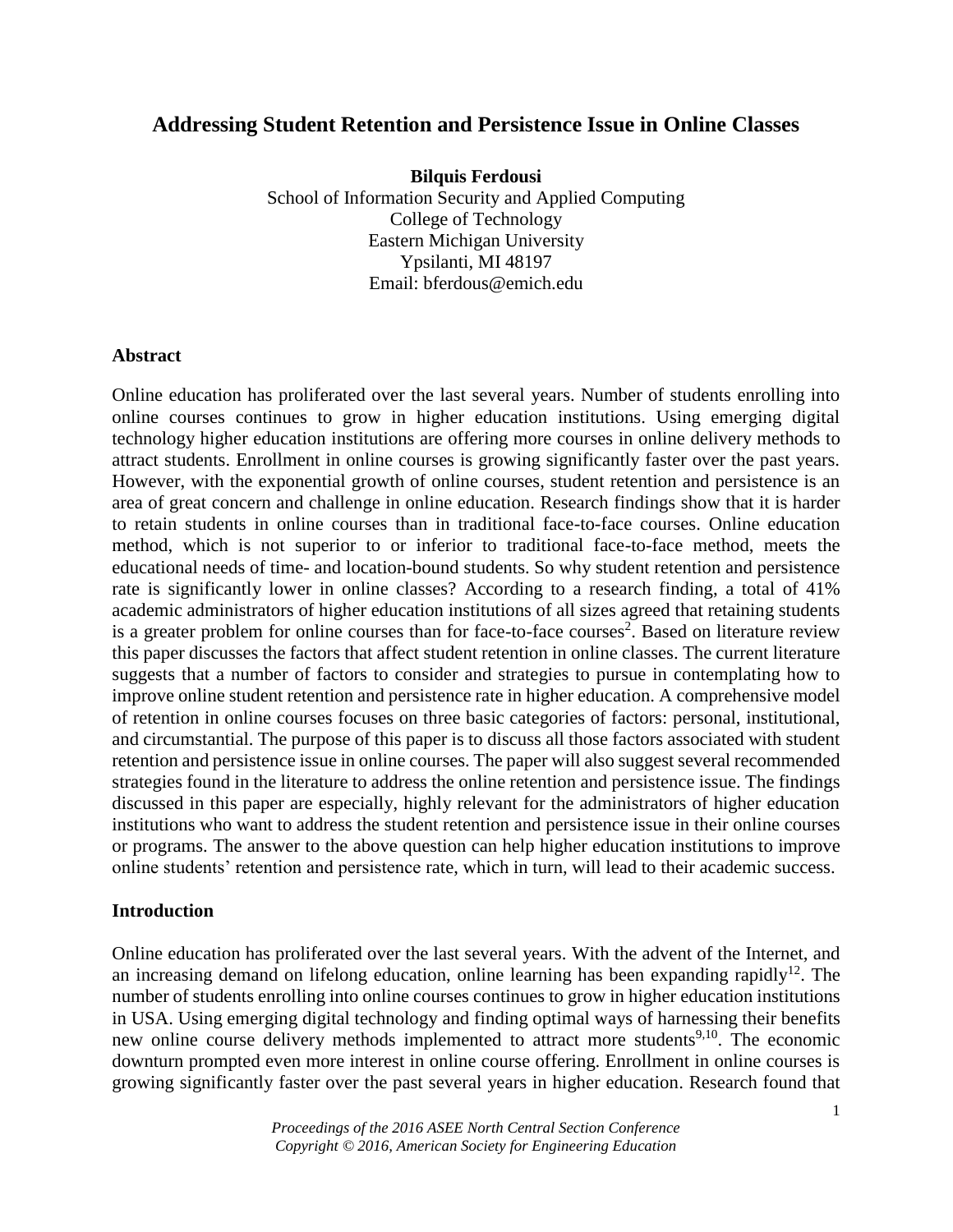the number of undergraduate students taking at least one online course increased by over 570,000 to a new total of 6.7 million. The proportion of all undergraduate students taking at least one online course is at an all-time high of  $32\%$ <sup>1</sup>.

# **Online Student Retention**

The electronic delivery of course materials in online classes eliminate the time and location constraint in learning providing more freedom for learners. This freedom of time and location that represents the concept of anytime and anywhere access to educational materials is one of the main reason for popularity of online classes among a significant number of students. As a result, online education is continuously extending beyond the traditional instructional boundaries transferring knowledge via electronic communities with convenience and flexibility to study anytime and anywhere $11$ .

However, with the exponential growth of online courses, student retention and persistence is an area of great concern and challenge in online education. Research findings show that it is harder to retain students in online courses than in traditional face-to-face courses. Student dropout rate for online undergraduates ranges from 20% to 50%, which is 10% to 20% higher than traditional classroom environments<sup>1, 16</sup>. Online education method, which is not superior to or inferior to traditional face-to-face method, meets the educational needs of time- and location-bound students. So why student retention and persistence rate is significantly lower in online classes than in traditional classes?

High drop-out rate in online classes has negative effect on both students and academic institutions<sup>16</sup>. In a research, a total of 41% academic administrators of higher education institutions of all sizes stated that retaining students is a greater problem for online classes than for face-to-face classes. Public small higher educational institutions e.g., two year colleges have higher online student dropout rate than either private nonprofit or private for-profit higher education institutions have. The greater level of dropout in public institutions may represent the different nature of their student population mix, drawing a larger proportion of "non-traditional" students who might be more likely to have individual issues that force them to withdraw from their online classes<sup>2</sup>.

# **Factors Affect Student Retention**

Student retention, especially in online classes is currently at the top of most college and universities' checklists<sup>11</sup>. A comprehensive review of the literature has shown that the factors most commonly cited as being important to students' retention in online classes can be grouped into three main categories<sup>7</sup>:

*Personal* – demographics, individual characteristics, and prior educational experiences of online students.

*Institutional* – bureaucratic, academic, and social issues in academic institutions. *Circumstantial* – institutional, and external to the institution.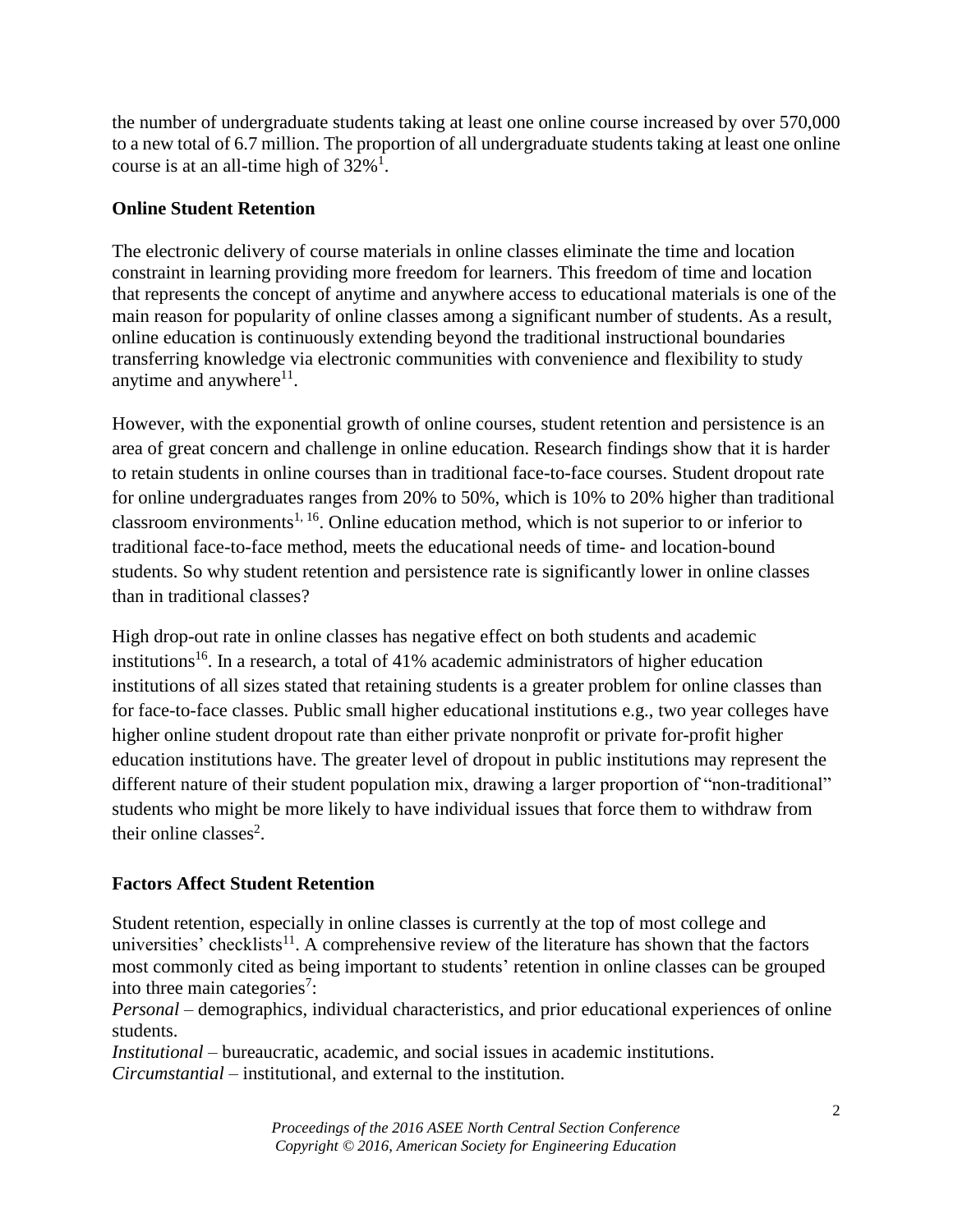# *Personal Factors*

*Demographics* - Age, gender, race, income, marital status, etc. of online students can have effect on their academic life. It has been suggested that retention policies should be adjusted to the specificities of students who may be older, from minority backgrounds, attend school part-time, and work to support their families<sup>18</sup>.

*Individual characteristics* – Online students' cognitive, academic skills, abilities, motivation, determination, self-discipline, self-efficacy, time-management, commitment, and locus of control or autonomy have impacts on their learning achievement.

*Academic experiences* – Students who have limited experience in higher education, lack of computer skills and ability to use Internet, less experience in online classes, low reading ability, and are carrying a large course-load, are more susceptible to drop out in online classes.

### *Institutional Factors*

*Bureaucratic* – Academic institution's mission, vision, procedures, and policies on online courses or programs have effect on students' success in online classes. *Academic* - Course structural system, learner-centered curriculum, e.g., instructors' role in developing an interactive course can promote effective learning. *Social* – Institution's mechanisms for social integration e.g., offers student services, technological access, etc. can significantly impact online students' successful learning.

### *Circumstantial Factors*

*Institutional* - Academic interactions, organizational support, and technical support for online students can play crucial role in online students' academic success. *External to the institution* – students' life situation, e.g., socio-economic issues, social interactions, family support, family and work obligations, time constraints, job loss or change, and personal transitions could also be important issue.

Although these factors are presented individually, but they do not necessarily always affect students independently. Each factor can be interrelated and may influence together on retention and success of enrolled online students<sup>15</sup>.

### **Strategies to address online student retention**

To address the online students' retention and persistence issue researchers have suggested several strategies intended to reduce attrition in online classes<sup>6</sup>. These strategies included various measures expected to affect the likelihood of student drop put, such as student engagement, offer student services, develop learning communities, and learner-centered environment. Together these strategies can offer a useful framework to improve student retention in online classes<sup>5</sup>.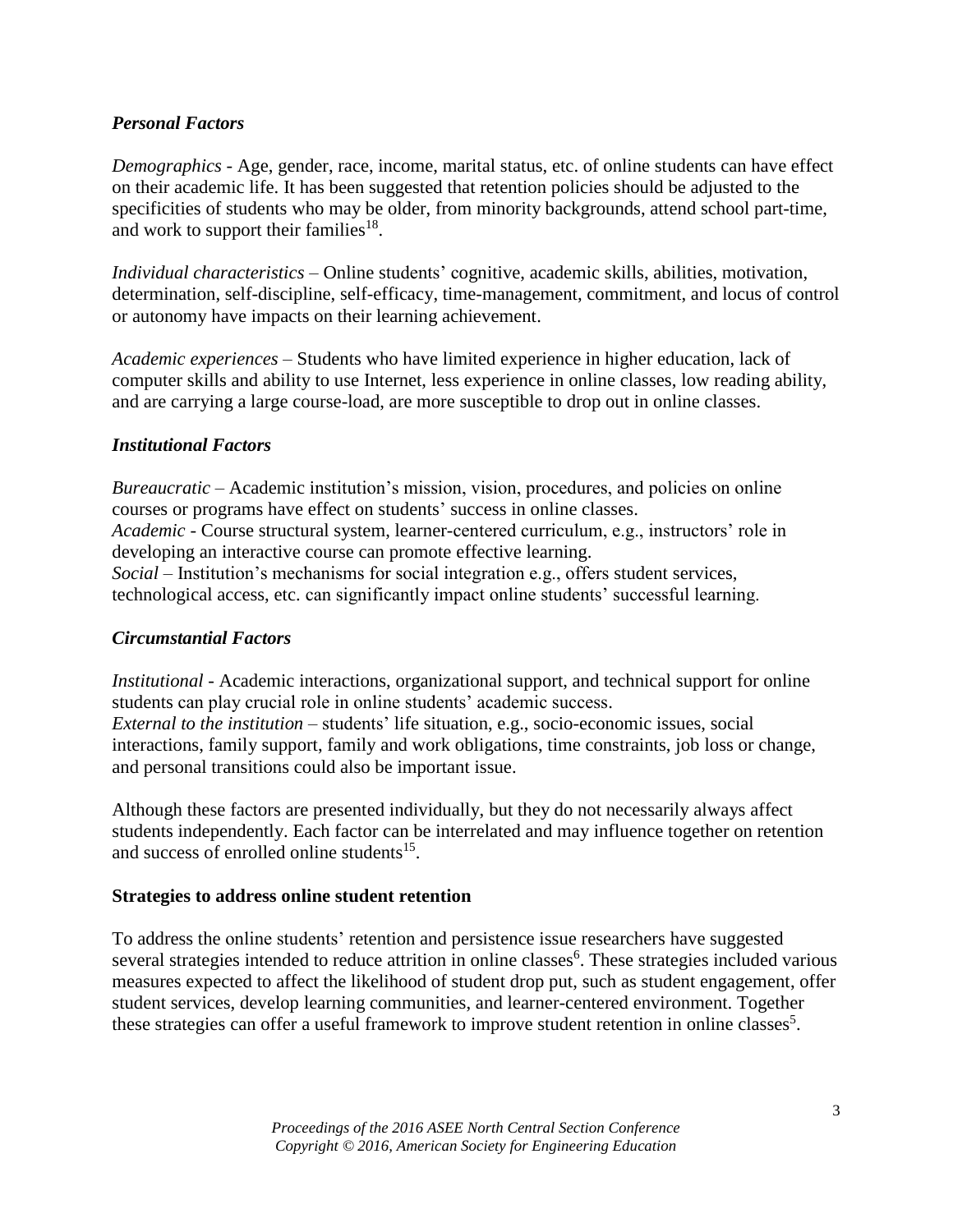# *Student advisement and orientation*

Academic institutions need to ensure proactive advising for online Students. Institutions can enforce assessment to ensure students' preparedness to achieve learning objectives and competencies in online class<sup>3</sup>. Institutions can also use pre-admission screening tool to determine if student has necessary skills needed for good academic performance and persistence in online class. All these will also help students to make attainable or realistic goals. Institutions can use skilled diagnostic counseling to assist students to discover their level of commitment to achieve academic goal. Students should also be advised about how to overcome barriers. Finally, to better prepare students for online environment, institutions need to develop effective and comprehensive orientation program that focuses on students' ability, self-esteem, learning style, motivation, and value.

# *Institutional support*

Institutions need to offer a full-range support services to online students that includes technical support, real time online tutoring, accessibility to resources such as online library materials and services, financial aid advising, and general counseling. Institutional response should be in a timely manner to ensure students receive adequate and ongoing support as needed.

# *Course design*

Instructional design strategies need to ensure relevancy and accuracy of online course content. Integration of multimedia can enhance usefulness of course content and design, and increase the effectiveness of online learning with a variety of learning styles. Utilizing different learning styles and activities is important to maintain online students' interest $<sup>14</sup>$ . The success of online</sup> learning is often a function of personal learning styles, individual learning preferences. Poorly designed course may not fulfill students' self-selecting content need. Course that is not stimulating or worth students' interest, time or effort leads to a higher drop-out rate. Therefore, institutions need to ensure flexible and learner-centered environment that offers students a control over their learning experience<sup>4</sup>.

Furthermore, Students' roles is also shifting due to the increased availability of online classes that give them more control over and more responsibility for their own<sup>8</sup>. Therefore, students should be required to take an active role in their learning process. Successful online students spend more time on task, communication, and participate in class discussions board more frequently. Well-designed online classes keep students engaged with their peers, with the instructor, and with the course material being covered, interacting with various interfaces in course website<sup>17, 14</sup>. A study state that poor design of online courses is a major issue for students' failure in online classes. A poor course design gave students a feeling of being discomfort and badly treated in the system, consequently lead to failure in class<sup>9</sup>.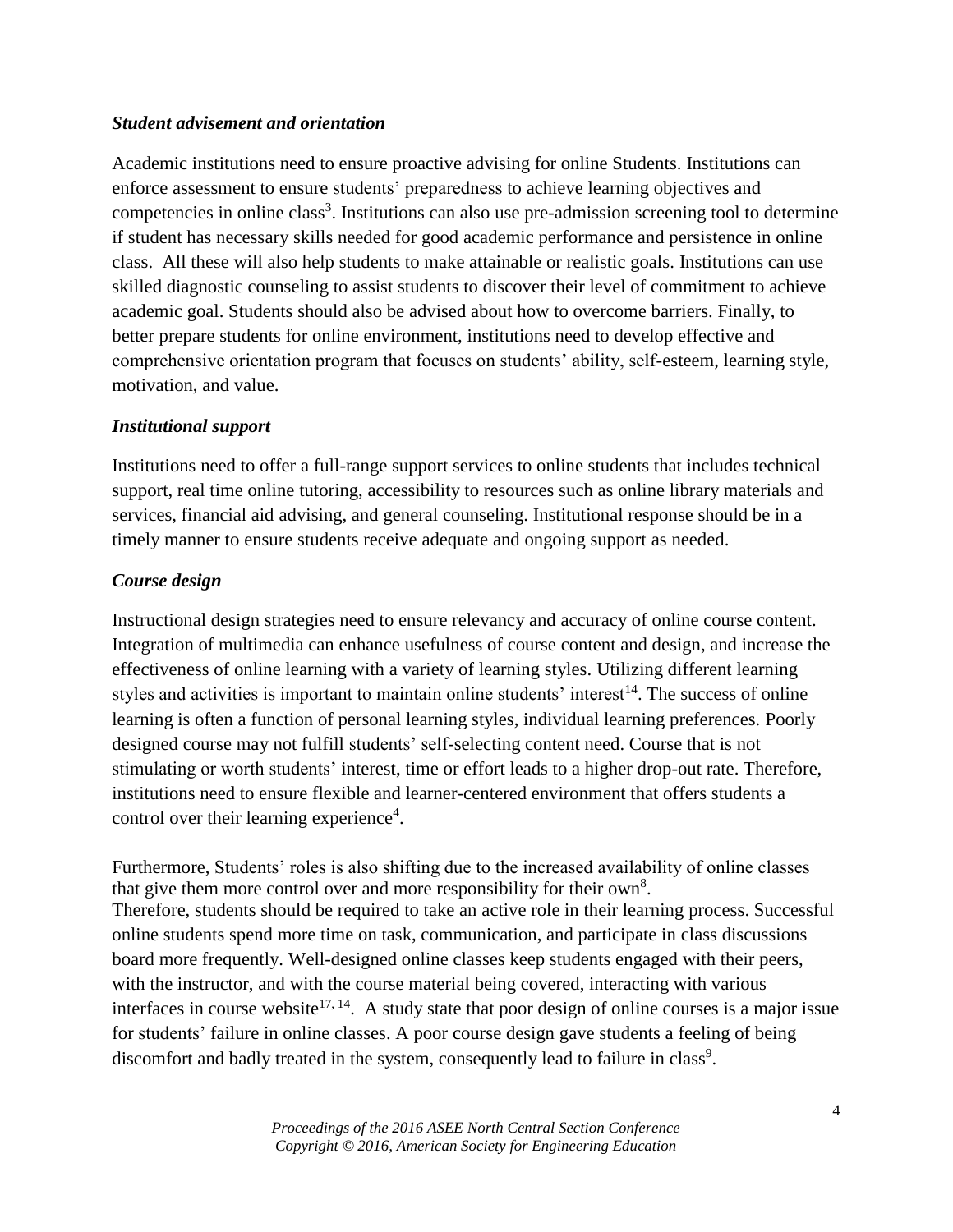### *Develop online learning community*

Instructor can create a student-centered learning environment using discussion board with open communication where students and instructor as well as peer students can freely discuss on class topics and ask questions. Instructors should encourage students to ask questions that pertains to whole class in discussion board rather than via e-mail because other students may have the same questions that a particular student has. Also, instructors should develop welcoming relationships with students so that they feel comfortable communicating and expressing themselves in their postings in discussion board and other online communication in class.

# *Faculty preparedness*

Faculty preparedness for online classes is crucial for students' success. Especially, those instructors who are teaching online classes for the first time may need to acquire expertise both in technical and pedagogical perspective. Therefore, academic institutions need to ensure professional development opportunities for new, substandard or inexperienced online instructors to enhance their online instructional skill $15$ .

# **Conclusion**

The steady increase in the number of students' enrollment in online classes is significant in past years. The percentage of online courses increase indicate that online learning is a delivery method of choice for students as their numbers increase along with the larger number of online courses. However, with high level of student dropout rate, the student retention and persistence in online classes is a serious issue in higher education institutions. This paper examined the existing literature that focuses on the factors affecting student retention and persistence in online classes. The literature suggests that the factors affecting online student retention and persistence include a variety of issues. Such variability poses challenges in addressing the retention problem. A number of factors need to be considered and a variety of strategies should be pursued in contemplating the improvement of online student retention rate. A comprehensive model of retention and persistence in online classes focuses on three basic categories of factors: personal, institutional, circumstantial, affecting student retention in online classes. Adoption of strategies in the areas such as student advisement and orientation, course design, institutional support can address the retention issue.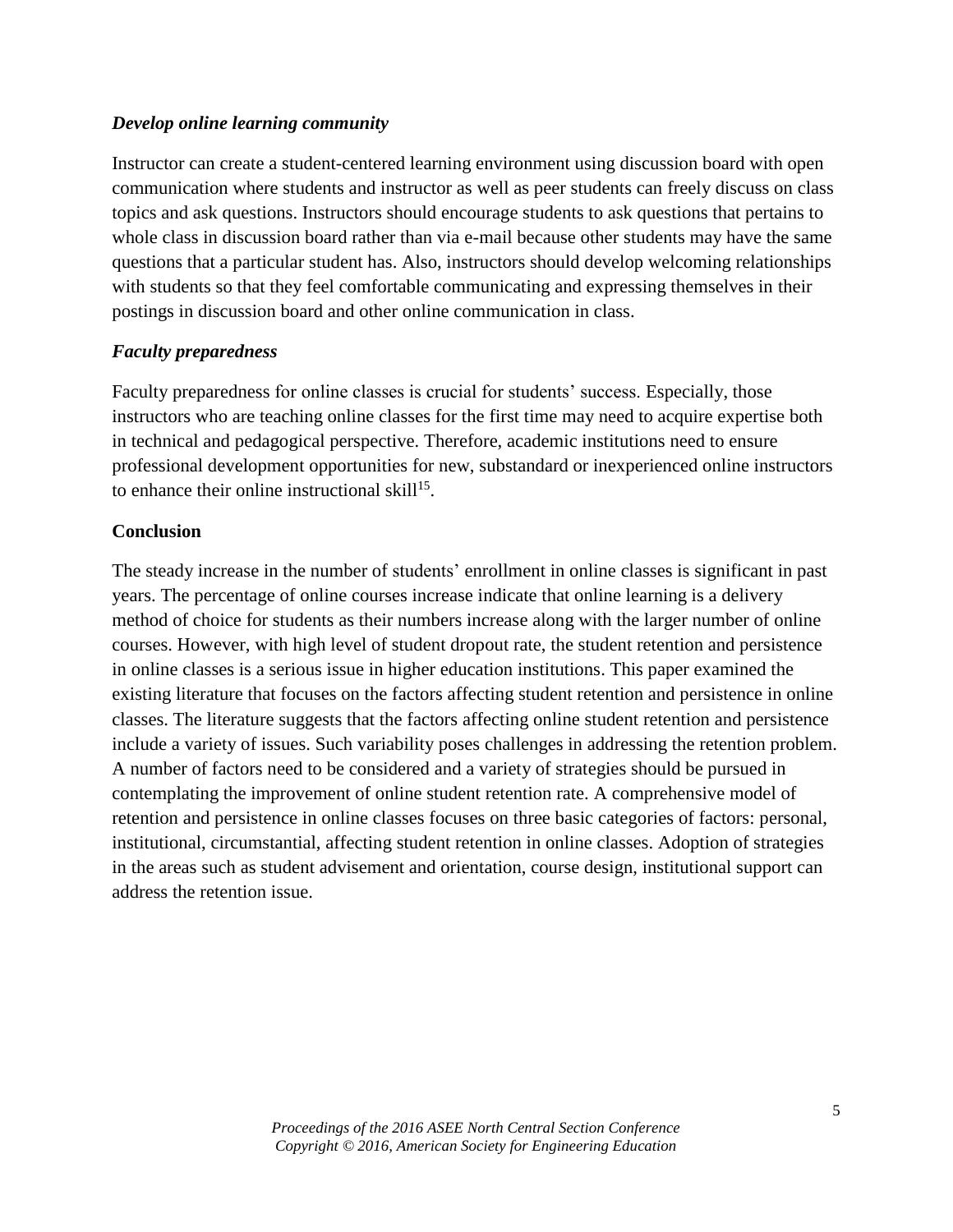# **References**

- 1. Allen, E. & Seaman, J. (2013). Changing course: Ten years of tracking online education in the United States, *Babson Survey Research Group - Sloan Consortium*.
- 2. Allen, E. & Seaman, J. (2014). Grade change: Tracking online education in the United States, *Babson Survey Research Group - Sloan Consortium*.
- *3.* Buchanan, A. E. (1999). Assessment measures: Pre-tests for successful distance teaching and learning? *Online Journal of Distance Learning Administration, 2.*
- 4. Chaney, D., Chaney, E. & Eddy, J. (2010). The context of distance learning programs in higher education: Five enabling assumptions. *Online Journal of Distance Learning Administration, 13*(4).
- 5. Cochran, D. J., Campbell, S. M., Baker, H. M, & Leeds, E. M. (2014). The role of student characteristics in predicting retention in online courses, *Res Higher Education, 55,* 27–48.
- 6. Hart, C. (2012). Factors associated with student persistence in an online program of study: A review of the literature, *Journal of Interactive Online Learning, 11*(1).
- 7. Herbert, M. (2006). Staying the Course: A study in online student satisfaction and retention. *Online Journal of Distance Learning Administration, IX*(IV).
- 8. Heyman, E. (2010). Overcoming student retention issues in higher education online programs. *Online Journal of Distance Learning Administration,* XIII(V).
- 9. Ismail, I., Ali, A. S. M. & Azman. N. (2012). Discomfort in e-learning: does it impact learners, *International Journal of Emerging Technologies in Learning,* 7(2).
- 10. Karim, F. & Goodwin, R. (2013). User-friendly virtual operating system, *International Journal of Advanced Research in Computer Science & Technology, 1*(1).
- 11. Kilburn, A., Kilburn, B., & Cates, T. (2014). Drivers of student retention: system availability, privacy, value and loyalty in online higher education, *Academy of Educational Leadership Journal, 18*(4).
- 12. Lee, Y. & Choi, J. (2013). A structural equation model of predictors of online learning retention, *Internet and Higher Education 16,* 36–42.
- 13. Lewis, J. S. & Harrison, M. A. (2012). Online delivery as a course adjunct promotes active learning and student success, *Technology and Teaching, Teaching of Psychology, 39*(1), 72-76.
- 14. Mahoney, S., L. & Dziuban, C. (2000). Assessing Web-Enhanced Courses and Student Learning Outcomes, *Accounting Educators' Journal, XII*.
- 15. Shanley, K. (2011). Practices for improving student retention. Presentation Sloan International Conference on Online Learning. Retrieved at http://sloanconsortium.org/conferences/2011/aln/practices-improvingstudent-retention.
- 16. Tan, M. & Shao, P. (2015). Prediction of student dropout in e-learning program through the use of machine learning method, *International Journal of Emerging Technology, 10*(1).